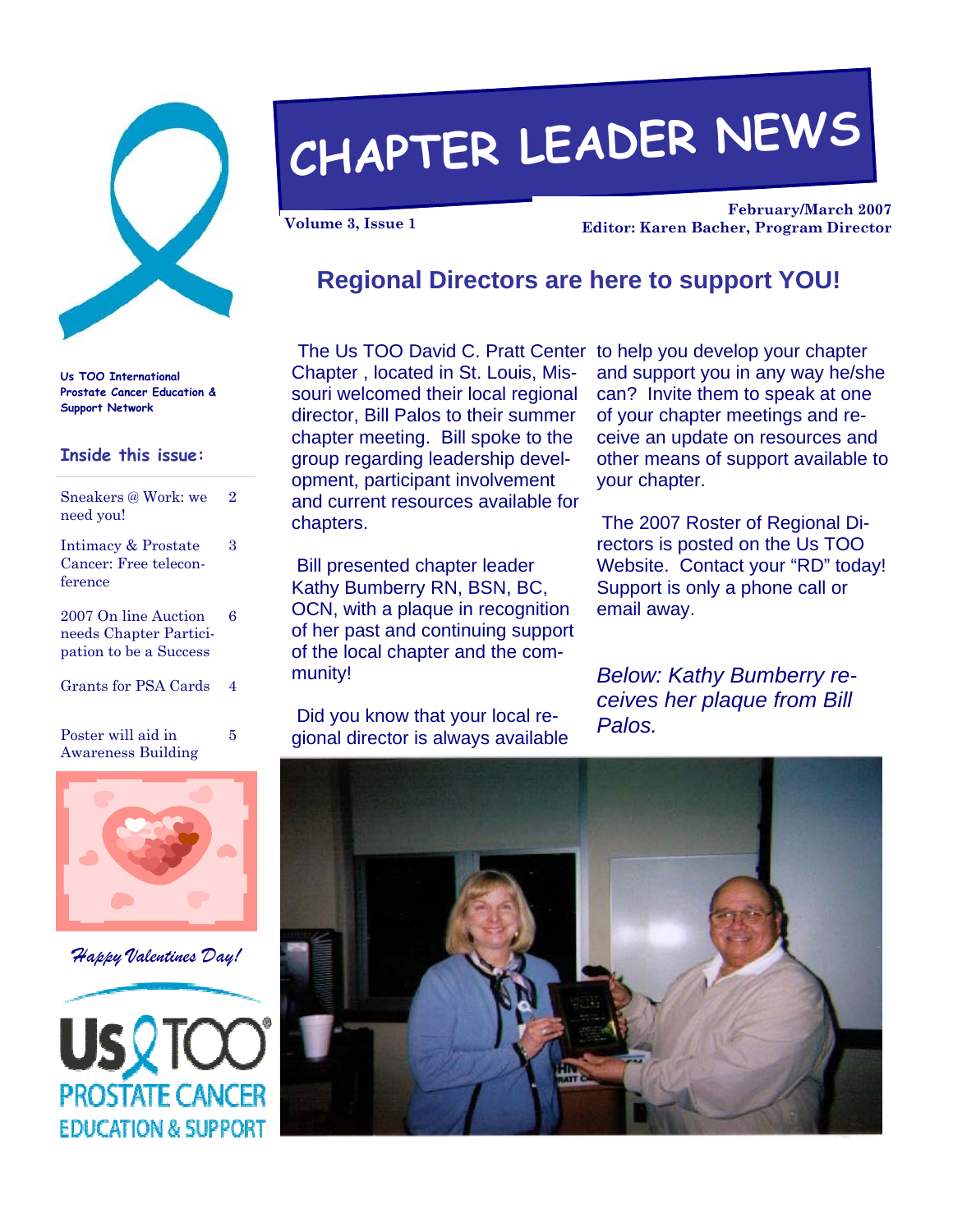#### **Awareness starts with you…** *If not you, who? If not now, when?*

Where did you first learn about prostate cancer? Sadly, far too many men learn about prostate cancer for the first time when it is accompanied with a diagnosis - their diagnosis…

We've all seen the impact of an "if it ain't broke, don't fix it" mentality. Sometimes this thinking results in events that are just plain inconvenient, like a flooded basement or a smoking engine. More often, this thinking results in something as devastating as a cancer diagnosis, perhaps a late stage diagnosis.

There is no doubt the work we do to support prostate cancer patients/survivors and those who love them is SO VITALLY IMPORTANT. But consider this: what would happen if we all reached out *before* they were faced with a cancer diagnosis? How many lives could we save? Can you imagine the results of even a little pro-active effort?

What if that effort was really no effort at all, just as simple as lacing up your shoes and encouraging others to do the same? And what if this was all great fun? What would that really mean? For each set of laced-up sneakers, we can possibly save many lives! Consider this: while your actions could undoubtedly reach "someone", they could also reach someone you know and/or love.

Despite the fact that the number of men diagnosed with prostate cancer every year is even greater than the number of women diagnosed with breast cancer, prostate cancer awareness is far from where it needs to be. If we are to meet the needs of the growing at-risk population, we **must** step up and reach out. Now is our time to act. While there are countless ways to reach into your community to promote prostate awareness, **Sneakers@Work**, which takes place in Friday, June 15<sup>th</sup>, 2007, is one of the most FUN, simple, effective tools available today.

SNEAKERS@WORK Day was created as a way to develop much needed positive awareness about prostate health and prostate cancer, the # 2 cancer killer of men. This event is as simple as lacing up your sneakers with BLUE LACES for one day and inviting your colleagues and friends to do the same. Who will learn about prostate cancer through you? Can you save a life today by lacing up your Sneakers?

#### **TO GET INVOLVED:**

To register for Sneakers@Work or get more information, go to: www.ustoo.org. If you have any questions regarding the Sneakers@Work Awareness Campaign, please contact Dan Reed at dan@ustoo.org or at (800) 80-US-TOO. The campaign kicked off in January and February will be the key month for recruiting companies as the **registration deadline is MARCH 2ND!!!** 

How will your neighbors, colleagues and friends learn about prostate cancer risk and detection? How will they hear the message, if not through you? If they do not hear it now, when will they hear it? And will it be too late?



THE DAY FOR MATIONAL PROSTATE CANCER ANGAINMENT A ACTION

**Sign up today and proudly lace up your "blues."**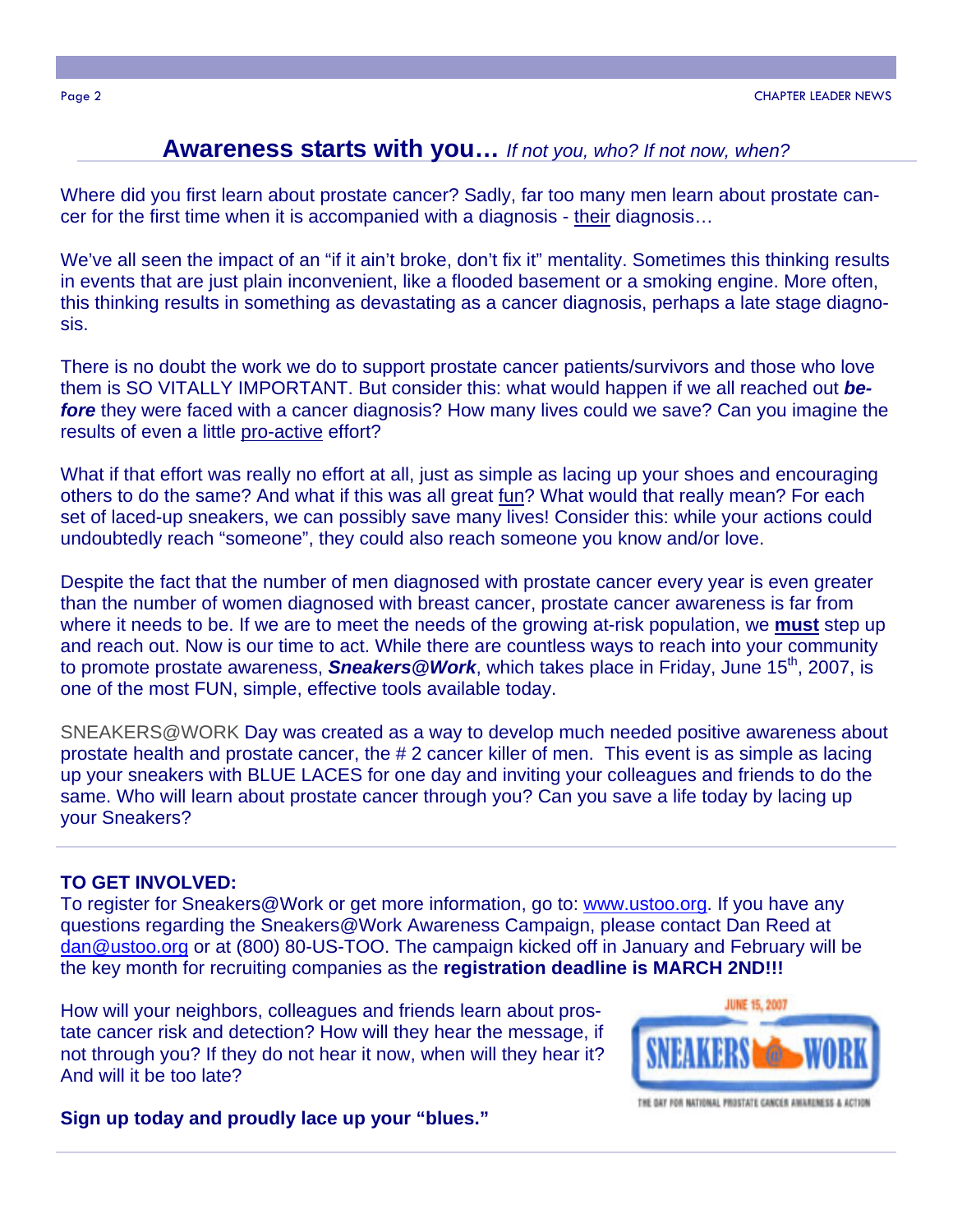## **Us TOO To Host Free Conference Call: Intimacy & Prostate Cancer**

The Us TOO Companions & Family Advisory panel is hosting a one-hour, nationwide teleconference program on the topic, "Intimacy and Prostate Cancer" on Tuesday, February 13<sup>th</sup> at 9pm Eastern, 8pm Central, 7pm Mountain, 6pm Pacific. The call will feature a medical professional specializing in this area as well as two couples who have faced prostate cancer AND the challenge of recreating or redefining intimacy and found solutions.

Just in time for Valentine's Day, make a date with your loved one and join us for this frank, open dialog about this challenging issue. Learn about solutions that can bring intimacy back into your relationship. Response has been amazing so please RSVP to secure your place.

**RSVP:** This FREE teleconference will fill quickly, so register today to secure your place. To register, contact Dan Reed at dan@ustoo.org, or call 1-800-808-7866. You may remain anonymous when you RSVP if you choose but please RSVP so we can reserve ample space.

TO PARTICIPATE IN THE CALL:

On February 13<sup>th</sup> please dial the toll-free number to listen to, or participate in, the program. There will be time for questions and answers immediately after the panel presentations.

Date: February 13<sup>th</sup> Time: 9pm Eastern, 8pm Central, 7pm Mountain, 6pm Pacific Dial in # (toll free): 1-800-475-3716

This insightful, informative, timely program is brought to you by Us TOO and funded in part by a generous contribution from American Medical Systems.

*For additional information about this teleconference program or any of Us TOO's Companion and Family efforts, please contact Elizabeth at elizabeth@ustoo.org or at 320-980-0437.*

#### **HOST A CLOSEST TO THE PIN CONTEST AND HELP FIGHT PROSTATE CANCER!**

**Arnie's Army** and Us TOO International have teamed up to help raise funds and awareness for the thousands of men touched by prostate cancer every year. Arnie's Army is named after Arnold Palmer, legendary golfer but more importantly, a prostate cancer survivor. The concept for the fundraiser is quite simple; the only thing the chapter volunteers have to do is hold a closest to the pin contest at his or her favorite golf course by approaching the club pro and gaining his approval. The event can be held on a regular day of play or by attaching the event to an already scheduled work or family outing. To schedule an event at your favorite golf course or to attach the contest to your work or family golf outing visit for more details or call Dan Reed, Development and Marketing Coordinator, Us TOO International at (800) 80-Us-TOO. With your help, we can save lives.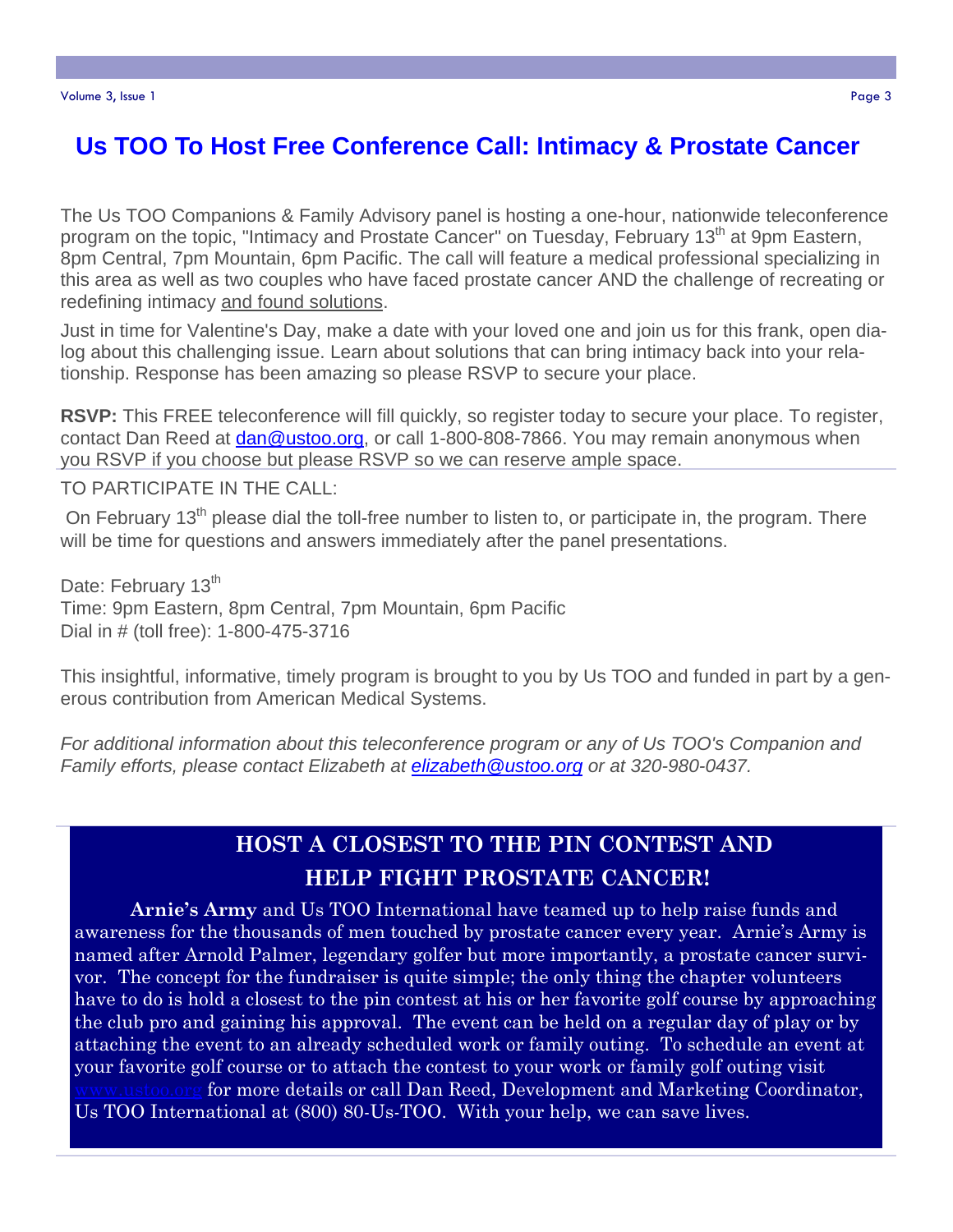### **AstraZeneca Welcomes Grant Requests from Chapters for PSA Cards! —By Bill Palos, Senior Regional Director and Board Member**

All of us need funds to support educational and awareness activities on prostate cancer in our regions. Last year during the October Us TOO University Program held in South Carolina, I presented information on what some of the support groups could do to further awareness of prostate cancer in their area.

AstraZeneca had offered to provide PSA cards to any chapter that wanted them. The PSA card had information about the local support group in the region, along with why men should get their PSA checked and keep track of their PSA readings from year to year.

Due to administrative concerns, AstraZeneca agreed to provide a grant to Us TOO to expedite the printing of PSA cards for chapters as they requested them. Regional Directors and support group leaders can obtain these grants from their local AstraZeneca representatives to cover cost in support of prostate cancer educational and awareness activities in their region.

Regional Directors may find other support groups in their region that could use the PSA cards to hand out at doctors offices and health fairs to alert men and their families that there is an Us TOO Support Group in the area that could help them with prostate cancer issues.

To process the grant, you will have to use Us TOO's Tax ID number as a non-profit organization (unless you have your own) therefore the funds will need to be sent to the Home Office of Us TOO to be held for your use. You will be reimbursed from Us TOO when you submit the receipt for the purchase of the cards. Examples of the grant request are available from the Home Office and additional information can be obtained by contacting Bill Palos at (309) 799-3621 or e-mail at wpalos@aol.com.

Right: see a sample of the PSA Card used by one of our chapters. The card is printed on both sides and folded. Cards are often distributed at health fairs, seminars, screenings, etc. They are a great networking and marketing tool for your group!



- **Orgital Rectal Exam** Schedule annual check-ups around the same date each year.<br>[Tests are often free in September.]
- Keep a record of your exact PSA result. Know the score, not just you're ON
- Track your PSA each year. Rate of change is more significant trian me numb

**EARLY DETECTION SAVES LIVES !!!** 



|  | <b>PSA History</b><br>Date PSA Date | Annual check-ups are important! |  |
|--|-------------------------------------|---------------------------------|--|
|  |                                     |                                 |  |
|  |                                     |                                 |  |
|  |                                     |                                 |  |
|  |                                     |                                 |  |

A move of more than .75 in 12 months may be a red flag "Us TOO: Someone to talk to ... who understands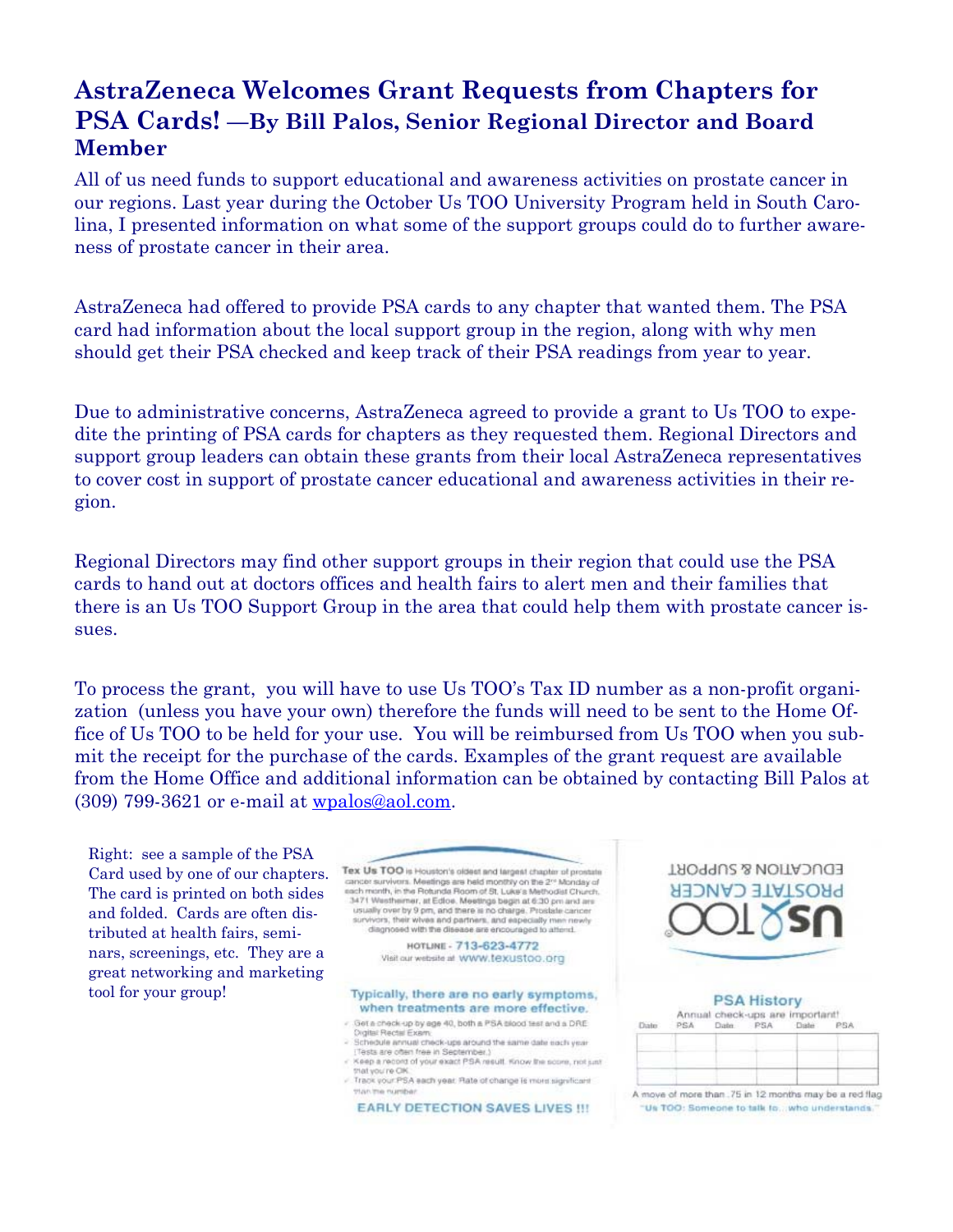## **LOOK WHOSE EMPLOYEES WILL BE LACING UP THEIR BLUE SHOE-STRINGS ON JUNE 15TH TO BENEFIT PROSTATE CANCER AWARENESS:**

 **UHS South Texas Health System Little Company of Mary Hospital Schneider Electric/Square D Company American Medical Systems Smith Barney of Boston Forsyth Regional Cancer Center/Novant Health Central Baptist Hospital Cancer Care Center St. Alphonsus Cancer Care Center Littleton Fire Rescue….and many, many more!!!**



### **Us TOO Wichita Kansas Chapter Distributing Posters in Local Community to Raise Awareness!!**

According to Chuck Maack, one of the Chapter's leaders, the idea of the poster came from a PC survivor and group leader in Somerset, England. He shared the poster he had designed and graciously granted the Kansas chapter permission to edit and distribute the piece.

The chapter in Somerset UK placed the posters in "pubs, clubs, hospitals, workplaces and everywhere there is a urinal or a notice board." The Wichita Chapter plans to do the same. Please contact Chuck for more information at: maack1@cox.net.